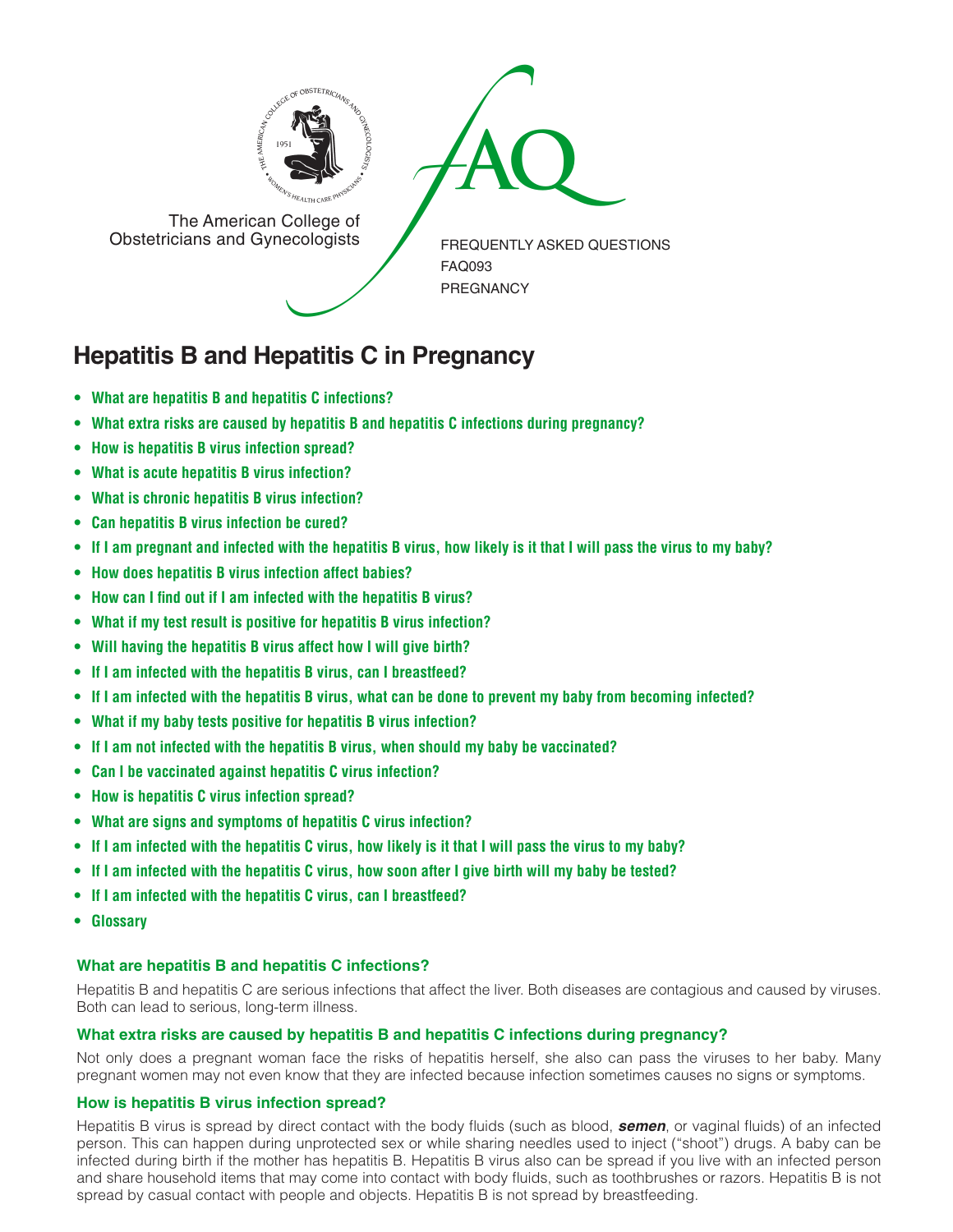# <span id="page-1-0"></span>**What is acute hepatitis B virus infection?**

Infection with hepatitis B virus can be acute or chronic. Acute infection is a short-term illness that happens in the first 6 months after a person is infected. Symptoms may include the following:

- **Tiredness**
- Loss of appetite
- Nausea and vomiting
- *Jaundice* (yellowing of the skin and eyes)
- Stomach pain
- Pain in the muscles and joints

The infection can clear up completely in a few weeks without treatment. Those who do get rid of the hepatitis B virus become immune to it. They cannot get the virus again.

# <span id="page-1-1"></span>**What is chronic hepatitis B virus infection?**

A small number of adults and many children younger than 5 years who are infected never get rid of the hepatitis B virus. This is called chronic infection. These people keep the virus for the rest of their lives. They are known as *carriers*. Most carriers do not have any symptoms. In a small number of carriers, chronic infection can lead to serious complications, such as *cirrhosis* of the liver, liver cancer, and early death.

## <span id="page-1-2"></span>**Can hepatitis B virus infection be cured?**

There is no cure for hepatitis B virus infection, but symptoms can be managed. There also is a vaccine that prevents hepatitis B virus infection. People who have had recent contact with the hepatitis B virus and are not vaccinated can be given a shot called *hepatitis B immune globulin (HBIG)* along with the vaccine. HBIG contains *antibodies* to the virus. It can give additional protection against infection in certain situations.

# <span id="page-1-3"></span>**If I am pregnant and infected with the hepatitis B virus, how likely is it that I will pass the virus to my baby?**

About 90% of pregnant women with acute hepatitis B virus infection will pass the virus to their babies. Between 10% and 20% of women with chronic infection will do so.

## <span id="page-1-4"></span>**How does hepatitis B virus infection affect babies?**

Hepatitis B virus infection can be severe in babies. It can threaten their lives. Infected newborns have a high risk (up to 90%) of becoming carriers. They, too, can pass the virus to others. When they become adults, they have a 25% risk of dying of cirrhosis of the liver or liver cancer.

## <span id="page-1-5"></span>**How can I find out if I am infected with the hepatitis B virus?**

All pregnant women are tested for hepatitis B. There are different blood tests for hepatitis B virus infection. They can tell whether you have been infected recently or whether you are a carrier. They also can tell whether you have had the hepatitis B virus in the past and are now immune to it or whether you have had the hepatitis B vaccine.

# <span id="page-1-6"></span>**What if my test result is positive for hepatitis B virus infection?**

If your test result shows that you are infected with the hepatitis B virus, you may have additional tests to check the function of your liver and your general health. Your other children, your sexual partners, and others living in your household are at risk of infection. They should be told about testing and vaccination.

# <span id="page-1-7"></span>**Will having the hepatitis B virus affect how I will give birth?**

Having hepatitis B infection does not affect how you will give birth. You still can have a vaginal delivery if you are infected with the hepatitis B virus.

# <span id="page-1-8"></span>**If I am infected with the hepatitis B virus, can I breastfeed?**

Yes. You still can breastfeed your baby if you are infected with the hepatitis B virus.

# <span id="page-1-9"></span>**If I am infected with the hepatitis B virus, what can be done to prevent my baby from becoming infected?**

Within a few hours of birth, your baby will receive the first dose of the hepatitis B vaccine. A shot of HBIG is given as well. Two more doses of the vaccine are given over the next 6 months. After the vaccine series is complete, your baby will be tested for hepatitis B virus infection.

# <span id="page-1-10"></span>**What if my baby tests positive for hepatitis B virus infection?**

If test results show that the baby is infected with the hepatitis B virus, he or she will need to have ongoing medical care. Regular visits with a health care provider will be needed to assess the baby's health and how well the liver is working.

# <span id="page-1-11"></span>**If I am not infected with the hepatitis B virus, when should my baby be vaccinated?**

All babies are vaccinated against the hepatitis B virus. If you are not infected with the hepatitis B virus, your baby should get the first dose of vaccine before you leave the hospital. If it cannot be given by then, it should be given within 2 months of birth. The remaining doses are given within the next 6–18 months.